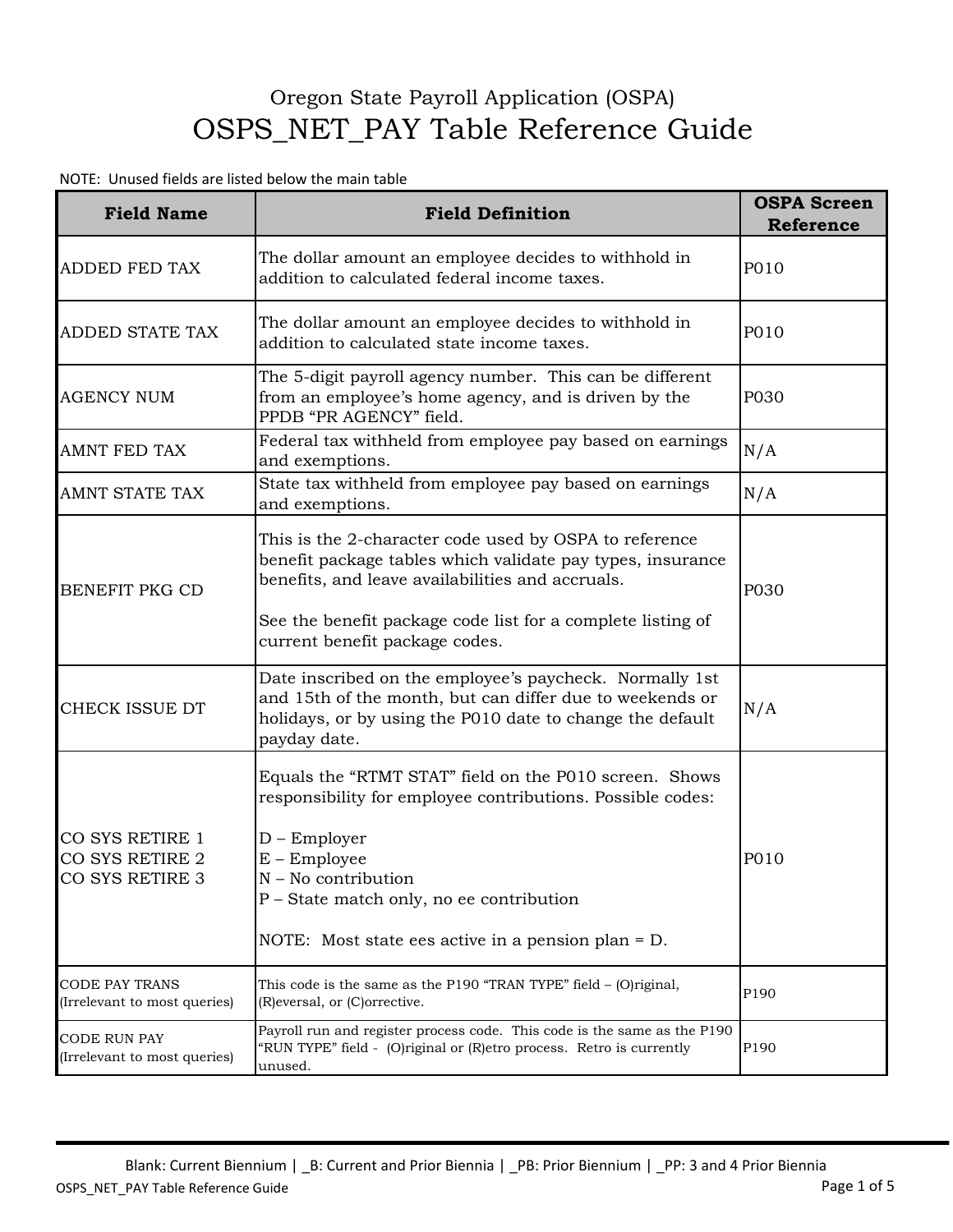| <b>Field Name</b>                                                                  | <b>Field Definition</b>                                                                                                                                                                                                               | <b>OSPA Screen</b><br><b>Reference</b> |
|------------------------------------------------------------------------------------|---------------------------------------------------------------------------------------------------------------------------------------------------------------------------------------------------------------------------------------|----------------------------------------|
| CODE SRT SEQ<br>(Irrelevant to most queries)                                       | This code is used to allow records to be sorted into the correct sequence;<br>1=agency header; 2=year to date correction; and 3=payroll set, set of<br>records for a particular pay check. 1 and 2 are currently not reported.        | N/A                                    |
| EE FICA TAX                                                                        | Amount of Social Security tax paid by employee.                                                                                                                                                                                       | N/A                                    |
| EE MEDR TAX                                                                        | Amount of Medicare tax paid by employee.                                                                                                                                                                                              | N/A                                    |
| EE RETIRE NUM1<br>EE RETIRE NUM2<br>EE RETIRE NUM3<br>(Irrelevant to most queries) | Employee's retirement account number. No longer necessary or relevant;<br>employee is now tracked by SSN or EIN.                                                                                                                      | P010                                   |
| <b>EE SHR DEDNS</b>                                                                | Employee-paid portion of deduction codes. Can be<br>calculated if table-driven, or fixed if directly entered into<br>the P070 "Share Fixed Amount" field.<br>NOTE: Direct deposits are deductions and are included in<br>this figure. | N/A                                    |
| EE WORK CMP TAX                                                                    | Amount of the Workers Benefit Fund paid by employee.                                                                                                                                                                                  | N/A                                    |
| <b>EMPLOYEE NAME</b>                                                               | Name of employee as entered into the PPDB, last name<br>first.                                                                                                                                                                        | P030                                   |
| <b>EMPLOYEE NUM</b>                                                                | 9-character alphanumeric identifier beginning with "OR",<br>assigned by PPDB to uniquely identify an employee without P030<br>using a Social Security number.                                                                         |                                        |
| ER FICA TAX                                                                        | Amount of Social Security tax paid by employer.                                                                                                                                                                                       | N/A                                    |
| ER MEDR TAX                                                                        | Amount of Medicare tax paid by employer.                                                                                                                                                                                              | N/A                                    |
| ER SHR DEDNS                                                                       | Employee-paid portion of deduction codes. Can be<br>calculated if table-driven, or fixed if directly entered into<br>the P070 "Emplr Share" field.                                                                                    | N/A                                    |
| ER WRK CMP TAX                                                                     | Amount of the Workers Benefit Fund paid by employer.                                                                                                                                                                                  | N/A                                    |
| <b>ERB ASMNT</b>                                                                   | Amount of assessment paid to the Employee Relations<br>Board for an employee by the employer.                                                                                                                                         | N/A                                    |
| <b>EXPNS REIMBURS</b>                                                              | Amounts associated with designated reimbursement pay<br>codes. Examples are "ER", "MSN", or "TLA".<br>Reimbursement pay types have an "R" in the "INC TYP"<br>column on employee benefit code tables (PTB2).                          | N/A                                    |
| FED TAX EXMPTNS                                                                    | Employee's federal income tax exemptions as claimed on<br>IRS Form W-4. Two-digit number from 00 to 99. System<br>default if no W-4 submitted is 00.                                                                                  | P010                                   |
| FED TAX STATUS                                                                     | Employee's filing status as reported on IRS Form W-4 for<br>federal tax withholding. Choices are (S)ingle, (J)oint, or<br>(N) one (for exempt). System default if no W-4 submitted is<br>(S)ingle.                                    | P010                                   |
| FED TAX SUB INC                                                                    | Amount of income subject to federal tax withholding.                                                                                                                                                                                  | N/A                                    |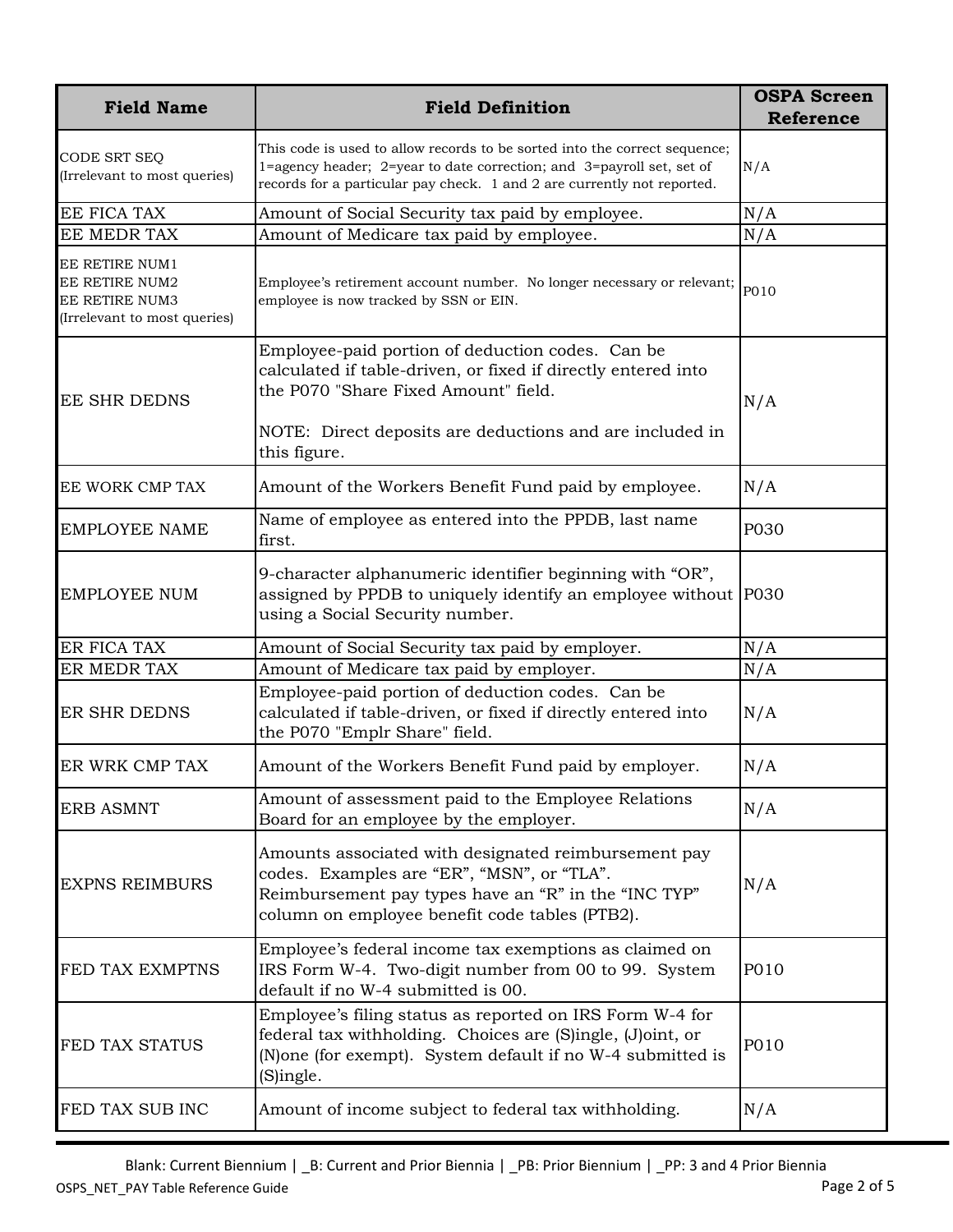| <b>Field Name</b>                                                                                                                               | <b>Field Definition</b>                                                                                                                                                                                                                                            | <b>OSPA Screen</b><br><b>Reference</b> |
|-------------------------------------------------------------------------------------------------------------------------------------------------|--------------------------------------------------------------------------------------------------------------------------------------------------------------------------------------------------------------------------------------------------------------------|----------------------------------------|
| FICA SUB INC                                                                                                                                    | Amount of income subject to Social Security withholding<br>tax.                                                                                                                                                                                                    | N/A                                    |
| FICA SUB PAY FL                                                                                                                                 | Indicates whether or not employee is subject to Social<br>Security and Medicare (FICA) withholding. Corresponds to<br>the "FICA SUBJ" field on the P010 screen. Choices are<br>$(Y)$ es or $(N)$ o.                                                                | P010                                   |
| FICA TAX MAX                                                                                                                                    | The maximum amount of Social Security tax to be collected<br>for the tax year requested, as determined annually by the<br>Social Security Administration.                                                                                                          | N/A                                    |
| <b>GROSS PAY AMNT</b>                                                                                                                           | Total monies paid to an employee before deductions.                                                                                                                                                                                                                | N/A                                    |
| <b>INS WAIV 1</b><br><b>INS WAIV 2</b><br><b>INS WAIV 3</b><br><b>INS WAIV 4</b><br><b>INS WAIV 5</b><br><b>INS WAIV 6</b><br><b>INS WAIV 7</b> | Indicates which insurance coverage benefit is being waived<br>(declined), if any. Choices are:<br>D - Dental insurance<br>F - Flexible spending accounts<br>H - Health insurance<br>L - Life insurance<br>S - State Police insurance<br>T – Long term disability   | P010                                   |
| <b>LOAD DATE</b>                                                                                                                                | The date that this information was loaded to the Datamart<br>warehouse. This field has no relation to the Pay Period<br>Ending date.                                                                                                                               | N/A                                    |
| <b>MASS TRAN DIST</b><br>(Irrelevant to most queries)                                                                                           | Identifies the mass transit district location established for the position as<br>determined by PPDB.                                                                                                                                                               | P030                                   |
| MEDR SUB INC                                                                                                                                    | Amount of income subject to Medicare tax.                                                                                                                                                                                                                          | N/A                                    |
| <b>NET PAY AMNT</b>                                                                                                                             | Employee's gross wages minus all deductions (including<br>direct deposits).<br>NOTE: Employees with net pay deposits (XDNN 555) will<br>show a zero in this field.                                                                                                 | N/A                                    |
| <b>NMBR ISS</b>                                                                                                                                 | This number reflects how many times the employee record<br>has been calculated. Matches the "REG SET" number on<br>P190. This is normally 1 for Run 1, 2 for Run 2, etc., but<br>does vary depending on paperwork timing.                                          | P190                                   |
| NON TAXBL INC                                                                                                                                   | Income not subject to state or federal income taxes.                                                                                                                                                                                                               | N/A                                    |
| OTHR TAXBL INC                                                                                                                                  | The taxable value of non-cash fringe benefits received by an<br>employee.                                                                                                                                                                                          | P050                                   |
| PAY DIST CODE                                                                                                                                   | Also called the "check distribution code". This is the sort<br>order by which agencies have chosen to have their checks<br>distributed. Choices are PCA, Crew-unit, RDC, or<br>alphabetical. Driven from Payroll Report Option "A" on the<br>agency's PBAP screen. | P030                                   |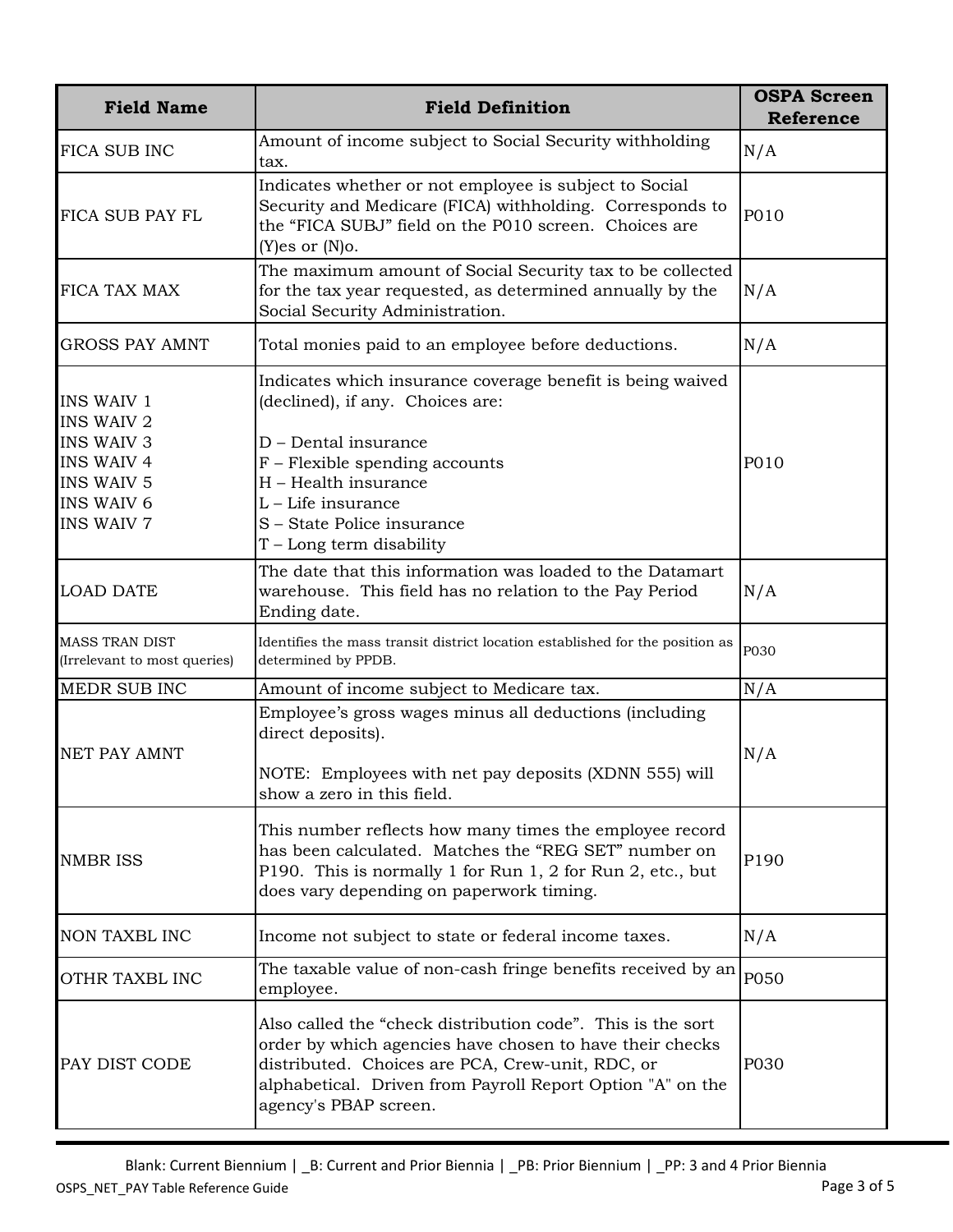| <b>Field Name</b>                                                                                | <b>Field Definition</b>                                                                                                                                                                                                                                                                | <b>OSPA Screen</b><br><b>Reference</b> |
|--------------------------------------------------------------------------------------------------|----------------------------------------------------------------------------------------------------------------------------------------------------------------------------------------------------------------------------------------------------------------------------------------|----------------------------------------|
| PAY PERIOD END                                                                                   | The pay period ending date is the last calendar day of any<br>given month. Corresponds to the P190 "PAY PER END<br>DATE" field.                                                                                                                                                        | P190                                   |
| PERS CLASS CODE                                                                                  | The PERS job class code as assigned by the PPDB. This<br>code designates the retirement benefit structure to which<br>an employee belongs.                                                                                                                                             | P030                                   |
| PRM WG NIC SAIF                                                                                  | Wages listed under the "SAIF SUB INC" field which are not<br>subject to SAIF calculation.<br>Prior to PPE 8/31/04, this field did not get reported to SAIF. All<br>SAIF wages were calculated outside of benefit table direction.                                                      | N/A                                    |
| <b>REG WG NIC SAIF</b>                                                                           | Amount of regular wages which are not included in SAIF<br>premiums (such as vacation leave, sick leave, etc.).                                                                                                                                                                         | N/A                                    |
| <b>REPT DIST CODE</b>                                                                            | A code established by the agency for the identification of<br>divisions/units for the purpose of personnel report<br>distribution and subtotals. Corresponds to the "RDC" field<br>in PPDB.                                                                                            | P030                                   |
| RETIRE EE SHR1<br><b>RETIRE EE SHR2</b><br><b>RETIRE EE SHR3</b><br>(Irrelevant to most queries) | Amount of funds paid by the <b>employee</b> into the employee's retirement<br>system. This is typically 6% of the "RETIRE SUB INC" field.<br>NOTE: Currently only one agency (62800) uses this method. All other<br>employees use the "RETIRE ST PD" option.                           | N/A                                    |
| RETIRE ER SHR1<br>RETIRE ER SHR2<br><b>RETIRE ER SHR3</b>                                        | Amount of funds "matched" by the state and paid into the<br>employee's retirement system. This amount varies based<br>on the employee's retirement system, and is calculated off<br>of the "RETIRE SUB INC" field.                                                                     | N/A                                    |
| RETIRE ST PD1<br>RETIRE ST PD2<br>RETIRE ST PD3                                                  | Amount of funds "picked up" by the state and paid into the<br>employee's retirement system. This is typically 6% of the<br>"RETIRE SUB INC" field.                                                                                                                                     | N/A                                    |
| <b>RETIRE SUB INC1</b><br><b>RETIRE SUB INC2</b><br>RETIRE SUB INC3                              | Amount of income subject to retirement.                                                                                                                                                                                                                                                | N/A                                    |
| RETIRE SYS CD1<br>RETIRE SYS CD2<br>RETIRE SYS CD3                                               | Matches the "RTMT SYST" field on the P010 screen.<br>Indicates to which retirement system employee belongs.<br>$F - OP$ SRP, police & fire<br>G - OPSRP, general<br>L-Legislature<br>$N - Not$ a member<br>$P$ – Judges plan<br>S - PERS plan, general<br>T - PERS plan, police & fire | P010                                   |
| SAIF EXEMP WAGE                                                                                  | Wages show in this field if an employee's P010 screen is<br>coded as not subject to SAIF.                                                                                                                                                                                              | N/A                                    |